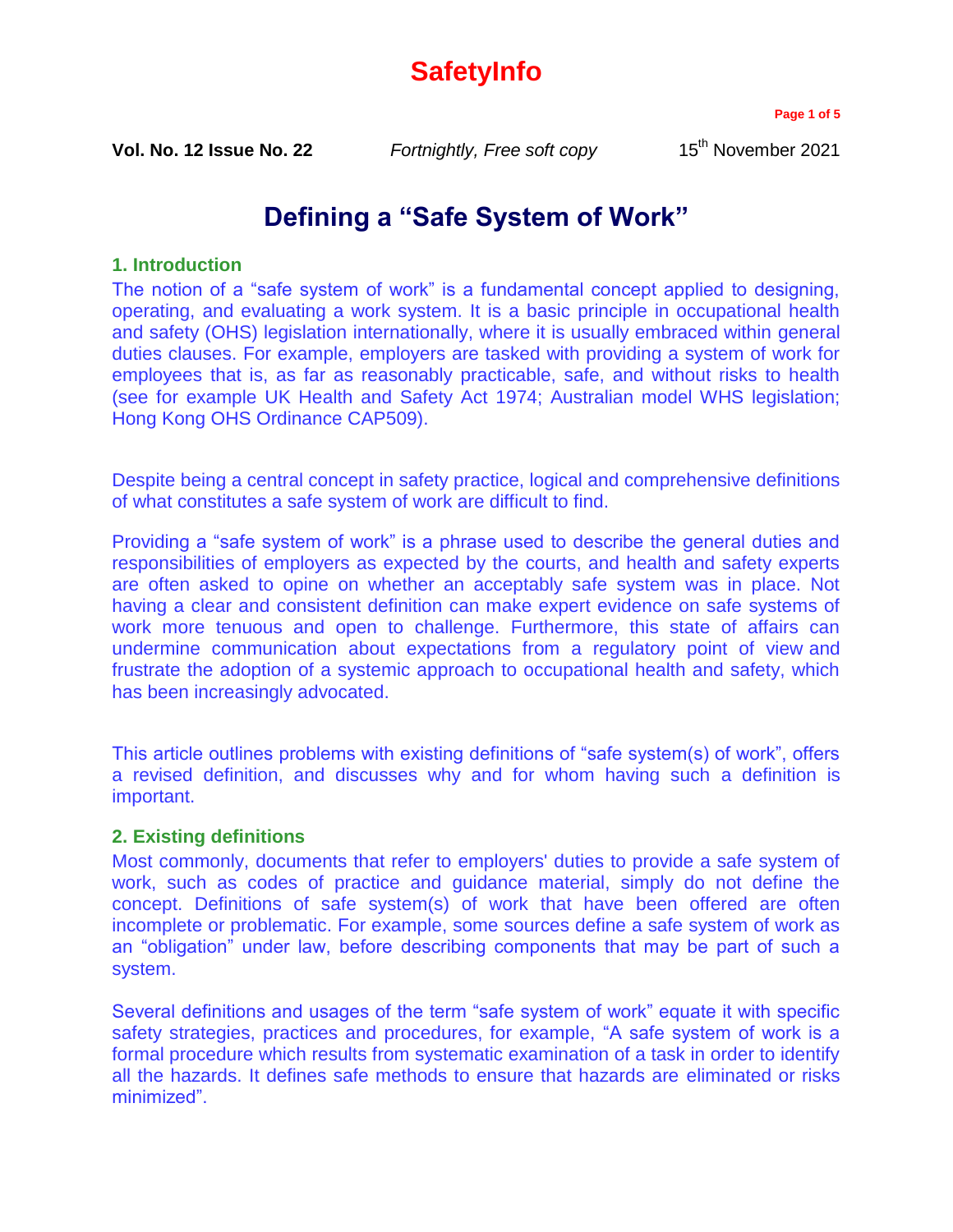Under this definition, an example of a safe system of work would be a procedure on appropriate use of a piece of equipment, such as a forklift. These kinds of definitions are quite narrow. Procedures or standardized work methods are only one of the elements that can help make work safe, and they are at the lower end of the hierarchy of risk controls. Procedures can be a "system of work" – a planned way of working, but do not in themselves make the wider system safe. The "safe system of work" referred to in general duties clauses implies a much broader focus than a single task method statement. It incorporates consideration of the workplace context and objectives (as suggested by the general risk management process), as well as the range of relevant tasks, equipment, policies and procedures, training and competencies, as well as workplace culture and organizational structure and leadership.

Further, defining a safe system of work as a task procedure is particularly problematic in complex investigations and legal cases, such as those involving psychological injury. Like many workplace incidents, psychological injury cases involve many interacting failures at all levels of a workplace system (for example lack of support, poor supervision, lack of monitoring, and poor return to work practices). A procedure or set of rules for working will not create a safe system of work in such cases.

#### **3. Confusion with safety management systems**

There is also a temptation to define a safe system of work by referring to descriptions of a safety management system. An Occupational Health and Safety Management System (OHSMS) has been defined as "a set of institutionalized, interrelated, and interacting strategic health and safety management practices designed to establish and achieve occupational safety and health goals and objectives".

OHSMSs are sometimes used by organizations to organize and manage their safety activities, and implementation of such systems is not always required by legislation or regulatory bodies. Confusing safe systems of work and OHSMSs is understandable; however, an important distinction should be made. A management system contains the plans, policies and accountabilities to achieve and administrate safety. A safe system of work may emerge from a well-implemented, resourced, and comprehensive safety management system. However, the existence of a safety management system does not necessarily create a safe system of work. Indeed, it is possible for a system of work to be inherently safe without such interventions. Conversely, a poorly designed and poorly implemented occupational health and safety management system may not, for various reasons, adequately render work safe. The comparison of actual practice with intended management plans often reveals gaps in delivery. Equating one particular mechanism for achieving a desired outcome (the OHSMS) with the desired outcome itself (a safe system) is logically flawed and, in the case of workplace health and safety, disadvantageous for all stakeholders.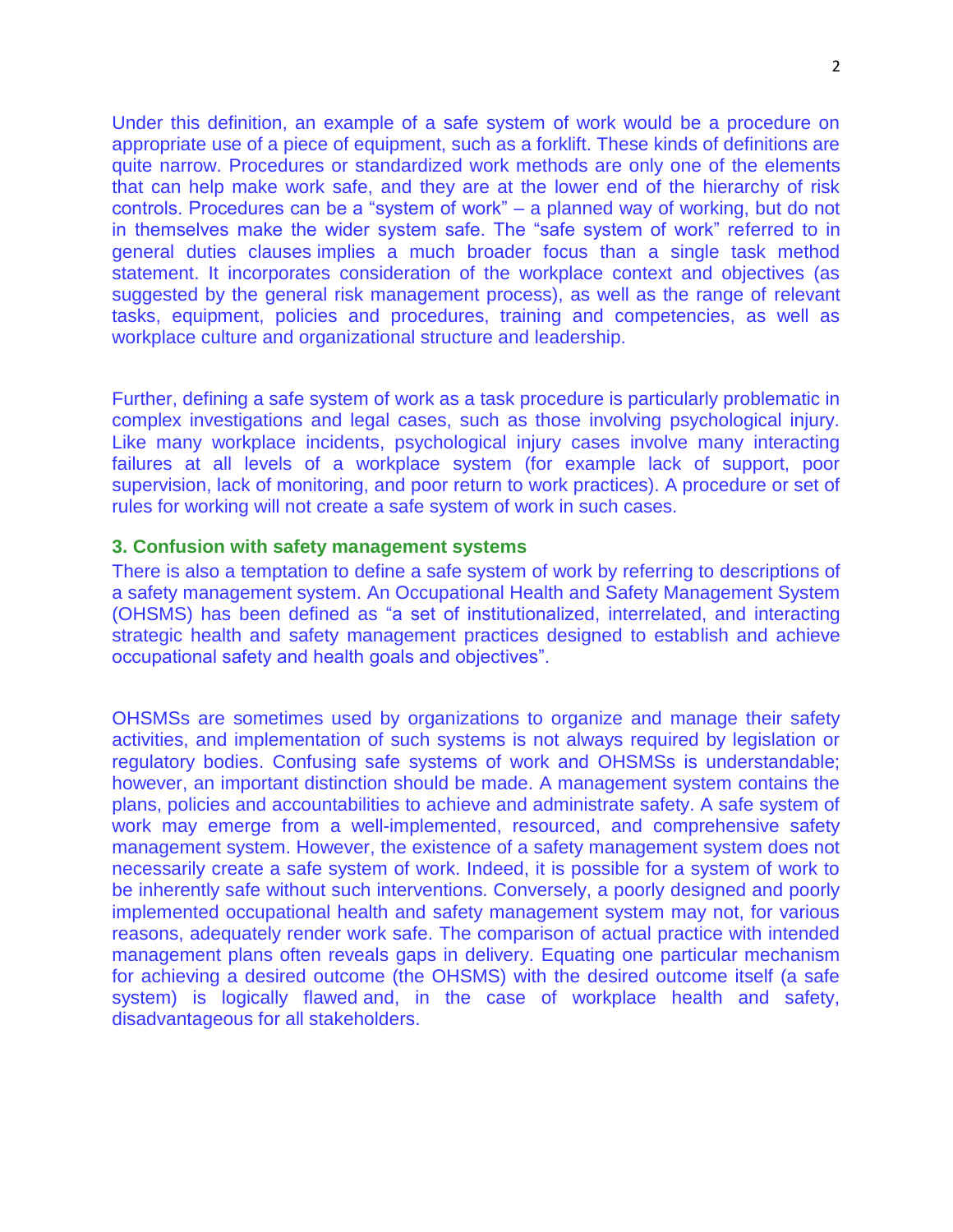#### **4. A proposed definition**

Based on the aforementioned analysis, we offer the following expanded definition of a broad, over-arching safe system of work consistent with general duties under Robensstyle legislation:

- A Safe System of Work is characterized by an integrated, continually improved set of activities undertaken within a specified work context which together:
- *ensure that work tasks, work environments, and processes are designed such that they are unlikely to result in physical or psychological harm to the relevant stakeholders;*
- *identify and control foreseeable risks to acceptable levels;*
- *minimize harm when it occurs; and*
- *facilitate return to work processes.*

Relevant stakeholders may include workers (including managers) and senior management, or a range of other people or groups depending on the work context. For example, for some businesses, relevant stakeholders may include clients, customers, passengers, visitors, or members of the public.

All types of hazards may have the potential for physical or psychological harm associated with them. For example, hazards that are typically considered to be "physical" such as heat, biological hazards, or hazardous manual tasks can result in physical harm of burns, infection, and musculoskeletal disorders, respectively. At the same time, exposure to these hazards can have psychological harms (e.g., related to anxiety of exposure, or social pressure to perform hazardous tasks). Psychological sources of harm, such as exposure to work overload, role conflict, or bullying and harassment can relate to psychological and physical harm (e.g., disturbed thoughts and emotions, as well as nausea, headaches, and fatigue. The impacts of psychological sources of harm nonetheless have physiological mechanisms.

The proposed definition has several advantages and may be useful for a range of stakeholders and purposes. A broad, system-wide description of the general duties of care imposed on workplaces in relation to safety is advantageous because it reflects the interaction of various actions that help provide safety, rather than focussing on individual hazards, or individual controls.

One aspect that sets this proposed definition apart is that it emphasizes the importance of work design in achieving a safe system of work. This focuses occupational health and safety activities on proactive, preventative strategies rather than less effective risk control strategies after problems have already emerged.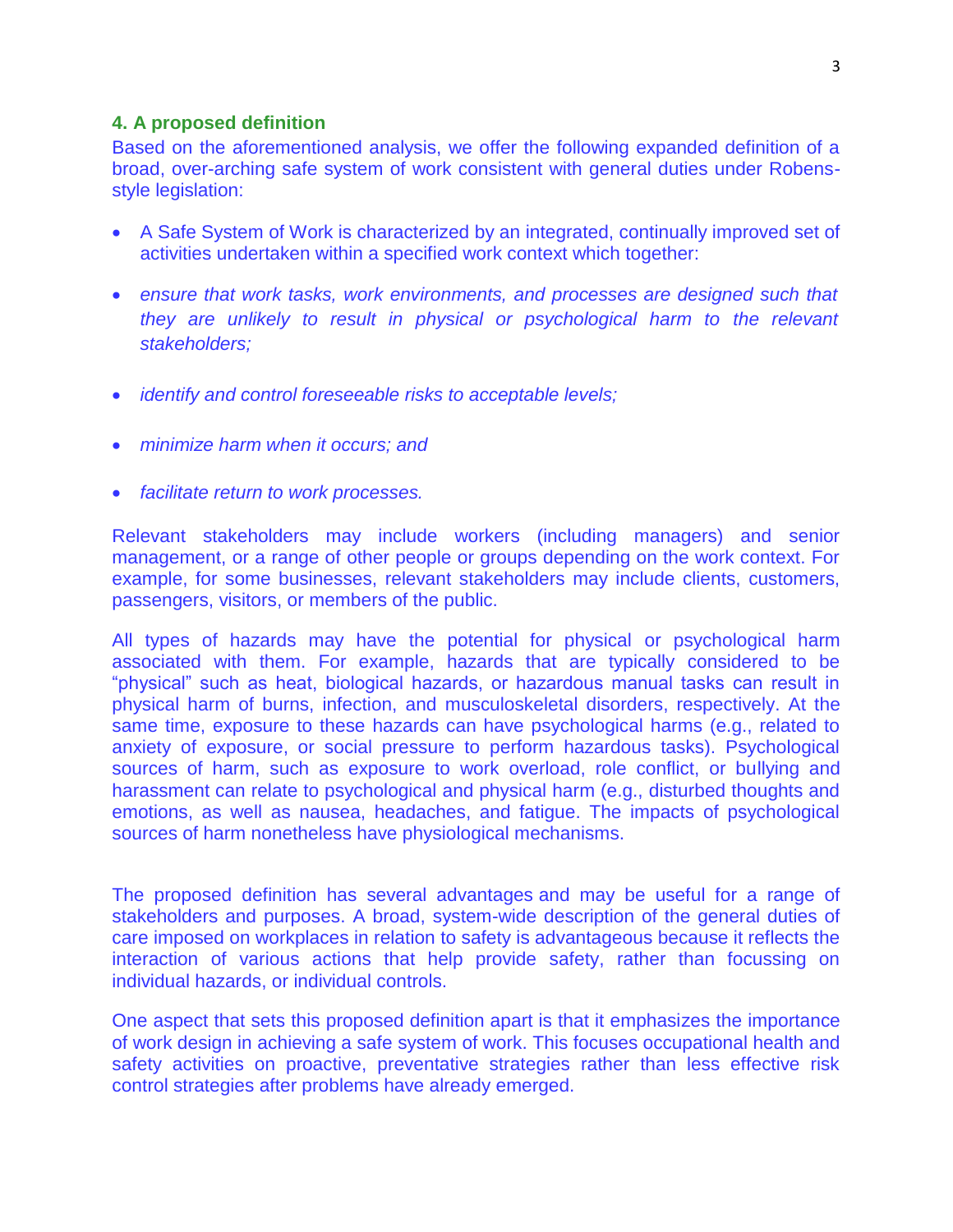The aforementioned definition is also more comprehensive in relation to duties, in that it includes psychological harm. The inclusion of psychological health within health and safety duties has recently received more recognition (particularly in legislation, and best practice, such as the new International Standard ISO 45001). Despite this, evidence suggests that businesses typically do not have a high degree of awareness of the need for psychological elements within their health and safety systems and psychological health is often not considered in health and safety management systems. Including these issues in the description of a safe system of work draws attention to the fact that preventing and managing psychosocial hazards are key parts of an integrated and comprehensive safety system.

The management of return to work following an injury is an area that requires further attention within occupational health and safety practice. This definition incorporates recognition of the importance of supportive return to work practices in a wider safe system of work. After injury, regardless of temporary or permanent impairment, people must be returned to safe systems of work. Data on outcomes for injured workers indicate significant negative experiences for injured workers, and particularly for those with psychological injuries. Incorporating the return to work system into the wider safe system of work, as this definition does, is a more complete view of the duties to provide safety before injury or illness, during their management, and in rehabilitation, when a worker returns to what might be a different job.

The potential users of this revised definition include

- Managers and duty holders, for whom a summary of the scope of the system may aid in understanding their duties;
- Inspectors and regulators who need to support and train duty holders
- Consultants, researchers and educators working in the training, development and evaluation of safe systems of work;
- Occupational health and safety experts, who need to consistently evaluate whether, and to what extent, aspects of a safe system were present when providing evidence to court, for example; and
- Workers who need information on the breadth of what should be expected in their workplaces.

The proposed definition of safe systems of work seeks to clarify the concept expressed in many general duties clauses around the globe. It is anticipated that it will be of use to all stakeholders in health and safety practice.